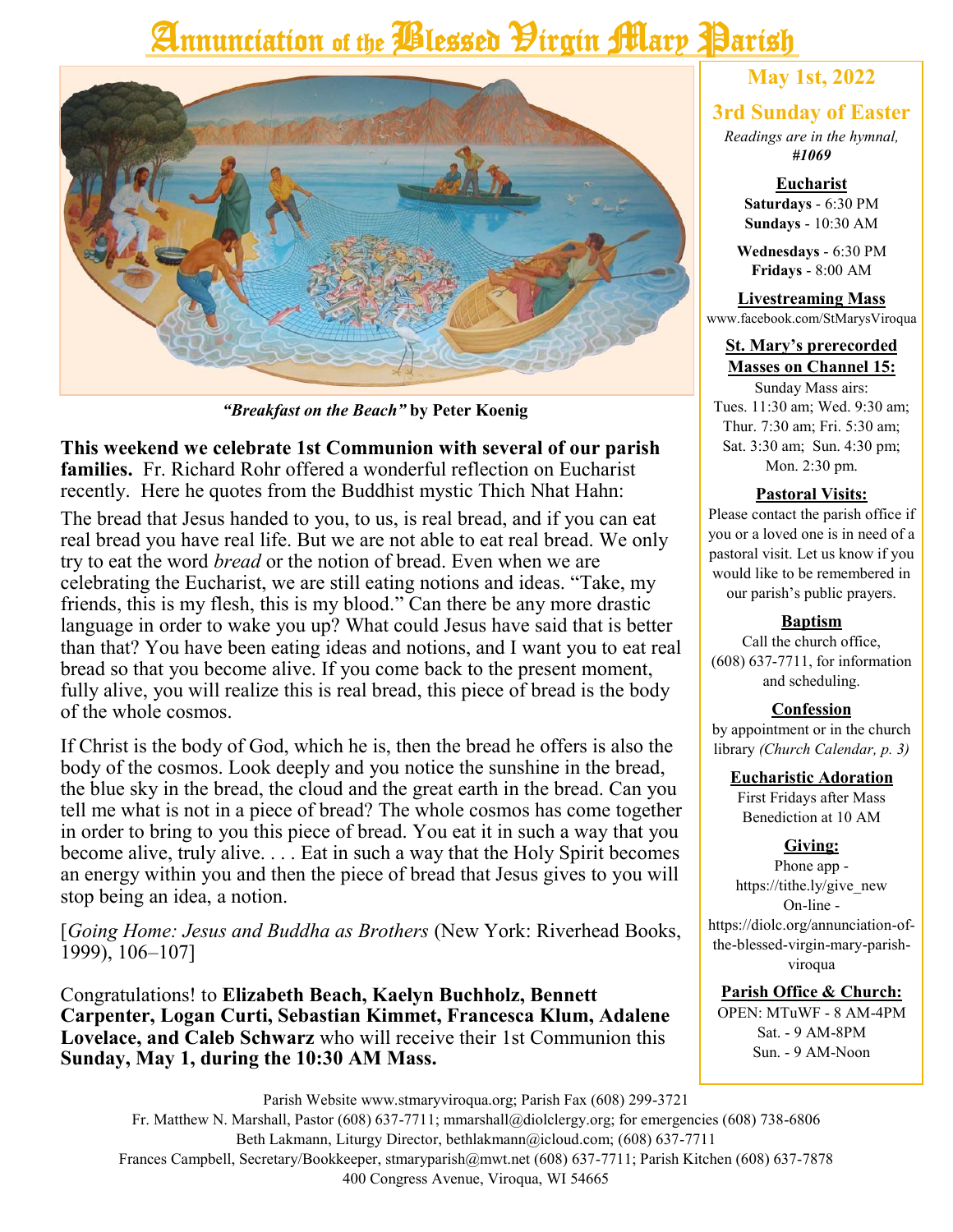# **May 1, 2022**

### **"Back from the City"**

*by Jane Kenyon*

After three days and night of rich food and late talk in overheated rooms, of walks between mounds of garbage and human forms bedded down for the night under rags, I come back to my dooryard, to my own wooden step.

The last red leaves fall to the ground and frost has blackened the herbs and asters that grew beside the porch. The air is still and cool, and the withered grass lies flat in the field. A nuthatch spirals down the rough trunk of the tree.

At the Cloisters I indulged in piety while gazing at a painted lindenwood Pietà across her knees; but when a man stepped close under the tasseled awning of the hotel, asking for "a quarter for someone down on his luck," I quickly turned my back.

Now I hear tiny bits of bark and moss break off under the bird's beak and claw, and fall onto already-fallen leaves. "Do you love me?" said Christ to his disciple. "Lord, you know that I love you." *"Then feed my sheep."*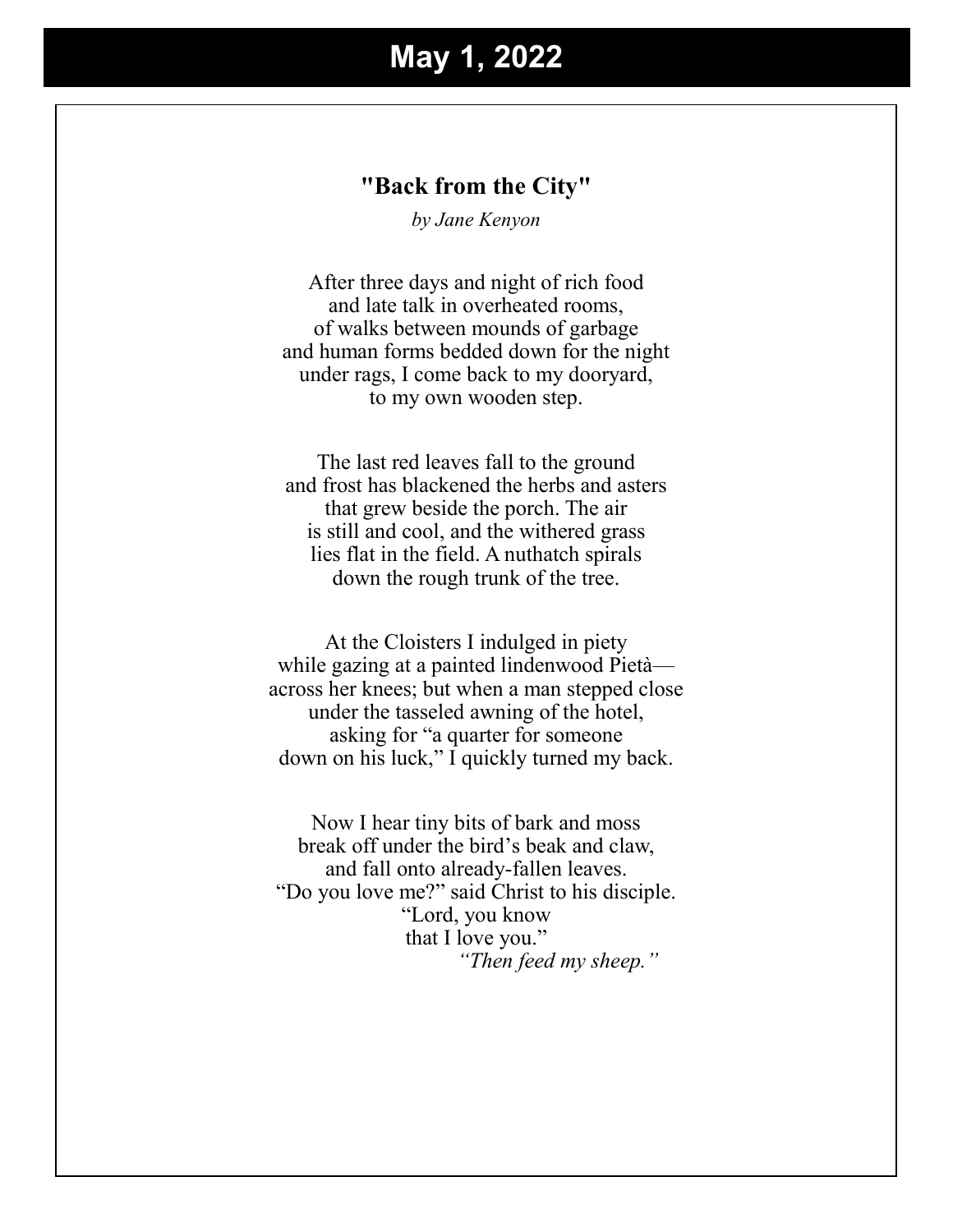# **May 1, 2022**

### **FINANCIAL REPORT**

Week of April 18-24, 2022 Adults: \$1,766.00 Offertory: \$217.00 Youth: \$4.00 Rice Bowl: \$62.04 Good Friday: \$20.00 Total: \$2,069.04 March E-gifts: \$2,006.56 Needed Weekly: \$3,400.00

### **2021-2022 DIOCESAN ANNUAL APPEAL**

Target: \$36,530.00 Pledged: \$40,070.00 Cash to date: \$38,815.00 THANK YOU!

### *Ministry Schedule*

**Sat., May 7, 6:30 PM** Veronica Tresner Eucharistic Minister Host Seth Kiedinger Altar Server Dennis Vinger Lector

### **Sun., May 8, 10:30 AM**

Raven Stevenson Eucharistic Minister Host Breyer Bothe Altar Server Royce Scoville Altar Server Al Mislivecek Lector

**If not able to serve as scheduled, please request a sub through MSP. Thank you!**

### **MASS INTENTIONS & CHURCH CALENDAR**

**Saturday,** 30 April, 6:30 PM +**Joe Biebl** (Lester & Anita Cina) **Sunday,** 1 May, 10:30 AM +**Jim Graham** (Pat Biebl Family) **Sunday, Sunday, 1 May, during 10:30 AM Mass - 1st Communion Sunday, 1 May, Final Confirmation Class following 10:30 AM Mass Wednesday,** 4 May, 6:30 PM +**Joe Biebl** (Pat Biebl Family) **Thursday, 5 May, 6:30 PM - Sacrament of Confirmation -** *Reception in Atrium following Ceremony* **Friday,** May 6, 8:00 AM +**Angie Dickman** (Ann Graham) **Saturday,** 7 May, 10:00 AM **No Confessions Saturday,** 7 May, 6:30 PM +**Johnnie & Rosemary Johnson** (Michael Royer) **Saturday, 7 May, Tony Shay ordained Deacon at Cathedral Sunday,** 8 May, 10:30 AM +**Joe Biebl** (Don & Linda Wagner)

**RSVP** requested from all St. Mary's 2022 high school graduates - we will be honoring you at the **June 5, 10:30 AM Sunday Mass**. Let us know if you will attend. If you cannot attend but wish to receive a graduation gift, please let us know, also. RSVP by calling the parish office, 608/637-7711, or e-mailing the parish office, stmaryparish@mwt.net.

Next week some wonderful things are happening in the life of our parish. First, on Thursday we will celebrate the Confirmation of seven of our young people with Bishop Callahan - **Quinn Bergdahl, Brooklyn Bothe, Cole Fletcher, Sam Kane, Pat Keenan, Emily Potter, and Wren Stevenson**. This is a time when they really start to make major decisions and need their Catholic faith to plan their life. **Please pray that they have a new realization of the wonderful gifts God has placed in their hearts.** Their photos are posted in the Atrium.

We will also be celebrating **the Ordination of Tony Shay as a deacon on Saturday.** Deacons are called to assist pastors in the service of the community. They preach, baptize, and celebrate weddings and funerals. I am grateful for the gifts Tony brings to the care of our parish. Do not hesitate to reach out to him for spiritual and pastoral support! **God is with you, Tony. Congratulations and welcome!**